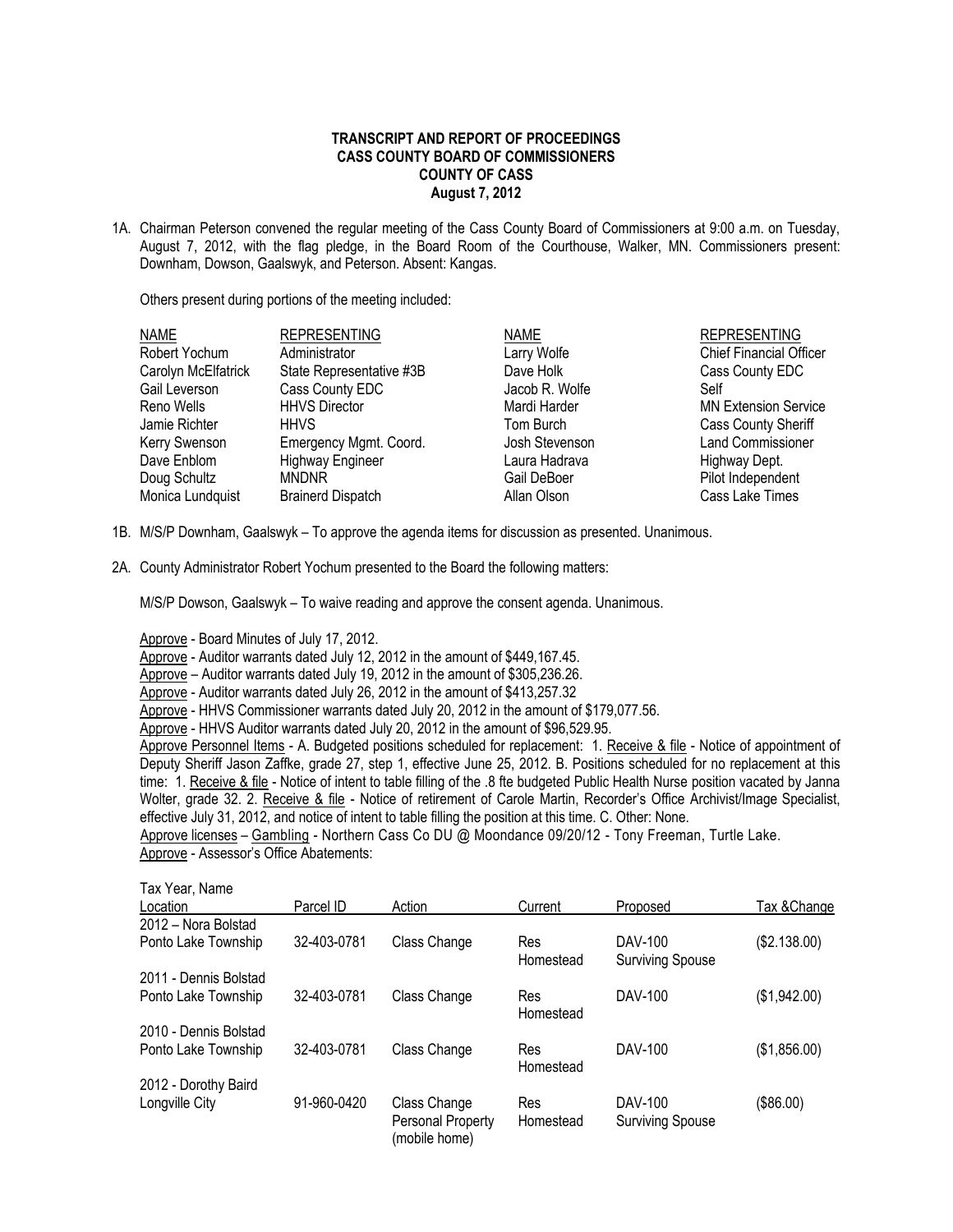| 2012 - Randall & Debra Fabian |             |                                                            |          |            |
|-------------------------------|-------------|------------------------------------------------------------|----------|------------|
| Leech Lake Township           | 20-942-0107 | \$21,900<br><b>Value Reduction</b><br>Personal Property TT | \$1,900  | (\$114.00) |
| 2012 - Al Roberts             |             |                                                            |          |            |
| Leech Lake Township           | 20-942-0310 | \$14,700<br>Value Reduction<br>Personal Property TT        | \$2,700  | (\$68.00)  |
| 2012 - Christopher Bassett    |             |                                                            |          |            |
| Leech Lake Township           | 20-942-0490 | <b>Value Reduction</b><br>\$11.300<br>Personal Property TT | \$4,300  | (\$40.00)  |
| 2012 - Gerry Faller           |             |                                                            |          |            |
| Leech Lake Township           | 20-942-0996 | \$7.700<br><b>Value Reduction</b><br>Personal Property TT  | $$ -0 -$ | (\$44.00)  |
| 2012- Erik & Amy Thorson      |             |                                                            |          |            |
| Cass Lake City                | 85-914-3060 | <b>Value Reduction</b><br>\$7.500<br>Personal Property TT  | $$ -0 -$ | (\$148.00) |
|                               |             |                                                            |          |            |

 $DAV =$  disabled veteran class,  $TT =$  travel trailer

Accept - Donation from Sylvan Township in the amount of \$850.00 for the Lakes Area Dive Team. Receive & file - Cass County HRA Audit FY ending December 31, 2011. Approve - Resolution No. 41-12 Federal Boating Safety Supplement Grant Agreement (CFMS# 49798).

Commissioner Dowson offered Resolution No. 41-12 and moved its adoption, and Commissioner Gaalswyk seconded:

BE IT RESOLVED that the Cass County Board of Commissioners hereby approves the 2012 Federal Boating Safety Supplement Grant Agreement (CFMS#49798) in the amount of \$10,199.00 with the State of Minnesota Department of Natural Resources, and authorizes signature of the Chairman, Auditor or Administrator and Sheriff to execute the Agreement.

Resolution No. 41-12 was adopted by majority vote: Ayes: Downham, Dowson, Gaalswyk, Peterson. Nays: None. Absent: Kangas.

Authorize - Financial contribution for FY2012 to the Initiative Foundation in the amount of \$16,350.00, and refer Initiative Foundation 2013 budget request to the Cass County Citizen Budget Committee.

Receive & file - Bi-County CAP, Inc Annual Report from May 2011 through April 2012.

Receive & file - 2<sup>nd</sup> quarter Assessor's Office foreclosure and sales report.

Authorize - Sale of surplus items at Cass County Auction on Saturday, September 8, 2012, beginning at 10:00 a.m. Cass County Highway Department, Walker, MN, and Sheriff Burch as Auctioneer.

Approve – Resolution No. 42-12 2012 AMC Annual County Achievement Award.

Commissioner Dowson offered Resolution No. 42-12 and moved its adoption, and Commissioner Gaalswyk seconded:

A Joint Resolution Nominating the Cass County/Itasca County/Leech Lake Band Tribal Wellness Court for Recognition by the Association of Minnesota Counties

WHEREAS, The Cass County/Itasca County/Leech Lake Band Tribal Wellness Court is the first joint jurisdiction court between a state court and a tribal court in the nation, and

WHEREAS, This collaboration has produced a cost effective community solution to the problem of chronic alcohol and drug offenses which has reduced recidivism, saved money and saved lives, and

WHEREAS, This collaboration has been the result of substantial commitments by the court team members above and beyond the requirements of their respective jobs, and

WHEREAS, The mutual respect developed through this effort has led to interdisciplinary and multi-jurisdictional cooperation that has dramatically increased public trust and confidence in the courts and law enforcement in all of the involved jurisdictions.

NOW THEREFORE, BE IT RESOLVED, That we jointly nominate the Cass County/Itasca County/Leech Lake Band Tribal Wellness Court for recognition by the Association of Minnesota Counties

Resolution No. 42-12 was adopted by majority vote: Ayes: Downham, Dowson, Gaalswyk, Peterson. Nays: None. Absent: Kangas.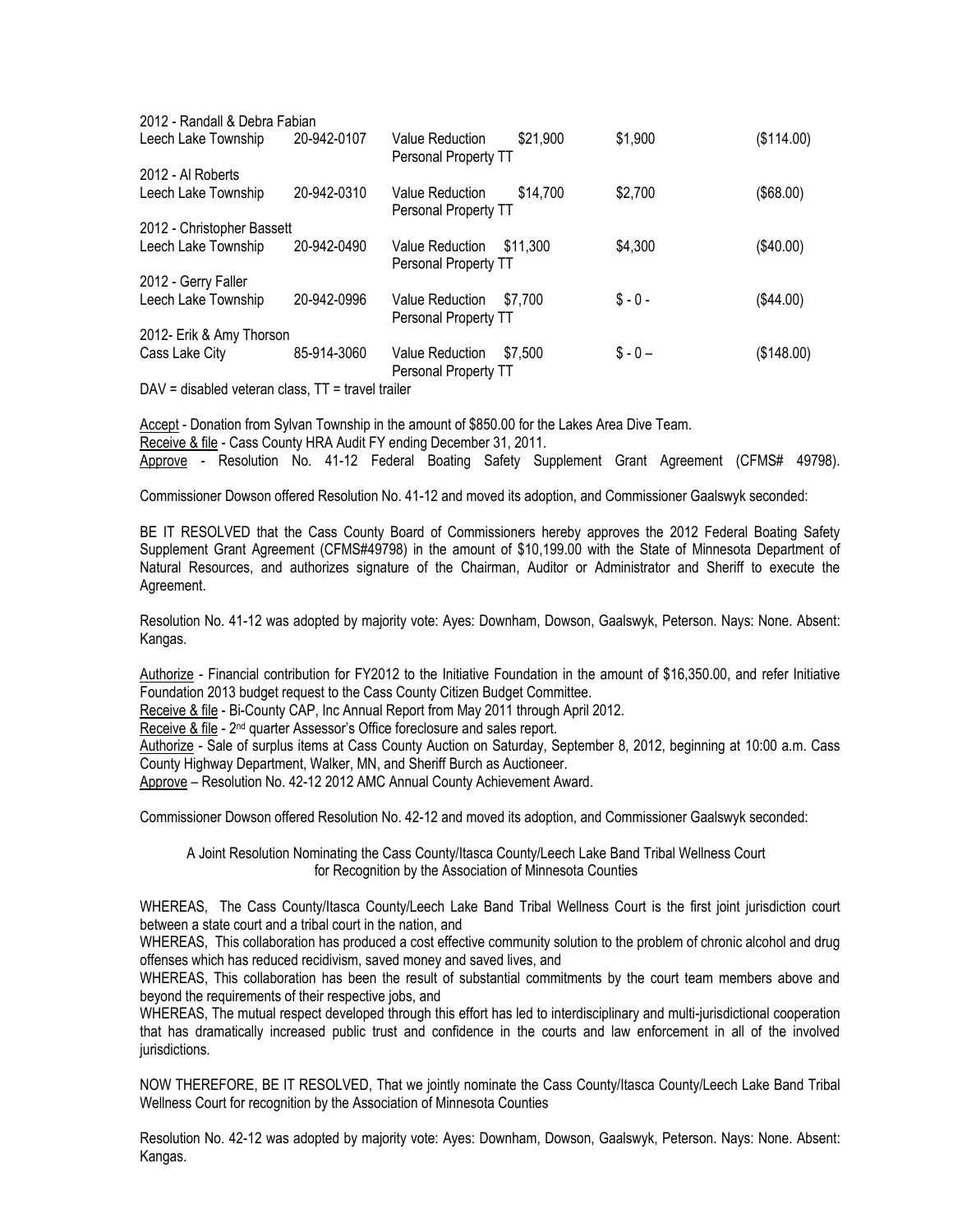Receive & file - HHVS Cash Account Balance Comparison and Child Service Costs through June 2012.

Receive & file - Timber auction results of July 26, 2012 totaling 6,236.00 cords plus 30.00 mbf saw timber totaling \$181,100.12.

Receive & file – Notice of 2012 MCIT dividend in the amount of \$447,505.00.

Approve – Distribution of State "In Lieu" Payment of \$821.878.34 and Public Hunting Ground Distribution of \$146,611.50.

Approve - Conservation Easement on Ten Mile Lake (James R. Miller and Patricia J. Miller) Shingobee Township to protect 2.50 acres & 243 ft. of shoreline.

Approve - Dates for county canvassing board meetings – August 17, 2012 at 10 a.m. (statewide primary), November 9, 2012 at 3 p.m. (general election) Cass County Courthouse Annex, Walker, MN.

Request - Board approval for out-of-state travel for Kerry Swenson, Emergency Management Director to attend the IAEM 60<sup>th</sup> Annual Conference & EMEX 2012 in Orlando, Florida on 10-26-12 through 10-31-12, with no county cost.

Approve - FY2012-2013-Snowmobile GIA Capital Improvement Grant (Swift Contract #50133) MN DNR in the amount of \$32,500.00.

- 3. State Representative Carolyn McElfatrick (3B) introduced herself to the Board. Representative McElfatrick was elected for her first term that began in 2010. Ms. McElfatrick served on the 2012 State Representative Committees of [Agriculture and](http://www.house.leg.state.mn.us/comm/committee.asp?comm=87001) Rural [Development, Policy](http://www.house.leg.state.mn.us/comm/committee.asp?comm=87001) and Finance, [Health and](http://www.house.leg.state.mn.us/comm/committee.asp?comm=87010) Human Services Finance, [Health and](http://www.house.leg.state.mn.us/comm/committee.asp?comm=87011) Human Services Reform, and [State Government Finance.](http://www.house.leg.state.mn.us/comm/committee.asp?comm=87018) By consensus the Board requested support for the ARMER sales tax exemption bill and State bonding assistance for the storm disasters of the summer of 2012. The Board thanked Representative McElfatrick for attending the meeting.
- 4. Cass County Economic Development Director Gail Leverson and EDC President Dave Holk presented the annual Cass County EDC update with a continuing focus on results of creating new jobs and capital investment through technical assistance. Ms. Leverson discussed unemployment rates in Cass County including June 2012 - the unemployment rate was 7.8%, Cass County had a labor force of 15,165, of which there were 1,181 Cass County residents actively looking for a job. Presently the Cass County employment profile is Trade/Transportation 21.8%; Leisure/Hospitality 20.6%; Construction 17.0%; Professional 9.0%; Education/Healthcare 8.8%; Financial 7.4%; Other services 7.4%; Manufacturing 5.1%; Natural Resources/Mining 2.5%. EDC Director Leverson also informed the Board of the Central Lakes College classes planned for fall at Pine River. Mr. Holk thanked the Board for Cass County's continued support of EDC and invited the Board to the Cass County EDC annual meeting on Thursday, September 27, 2012 at Northern Lights Convention Center, Walker, MN. No action necessary.
- 5A. HHVS Director Reno Wells, Director of Public Health Nursing Jamie Richter and, Regional Director of the University of MN Extension Service Mardi Harder discussed the potential for additional collaborative partnership with the MN Extension Services to meet the customer service needs located at the Pine River Government Building. Ms. Harder explained the coordination of MN Extension 4-H program and SNAP education nutrition with County public health, while Ms. Richter discussed potential services located at the Pine River Building. No action requested at this time.
- 5B. Jamie Richter requested Board approval to submit an application with Morrison, Todd, and Wadena Community Health Board for MN Supplemental Nutrition Assistance Program Education (SNAP-Ed). The funding is available through a subcontract program of the Minnesota Food and Nutrition Network. Applications are due by August 31<sup>st</sup>, and the 2012 grant period will be January 1, 2013 through September 30, 2014. A total of \$200,000 is sought for expansion of current system efforts in Todd and Wadena Counties (twice monthly services to Meals on Wheels recipients) and new deliveries throughout the region. No matching funds are required.

M/S/P Dowson, Downham – To approve submission of an application for MN Supplemental Nutrition Assistance Program Education (SNAP-Ed) funding to Cass County and the Morrison/Todd/Wadena Community Health Board. Unanimous.

5C. Director Wells summarized the status of the County Team Leader appointments per Board action of June 19, 2012 establishment of a new grade 35 County Team Leader position, elimination of the HHVS positions of Team Leader Exempt, Social Worker Team Leader, Family Health Supervisor, and the Probation Office position of Senior Probation Officer. Mr. Wells requested Board approval of related personnel actions.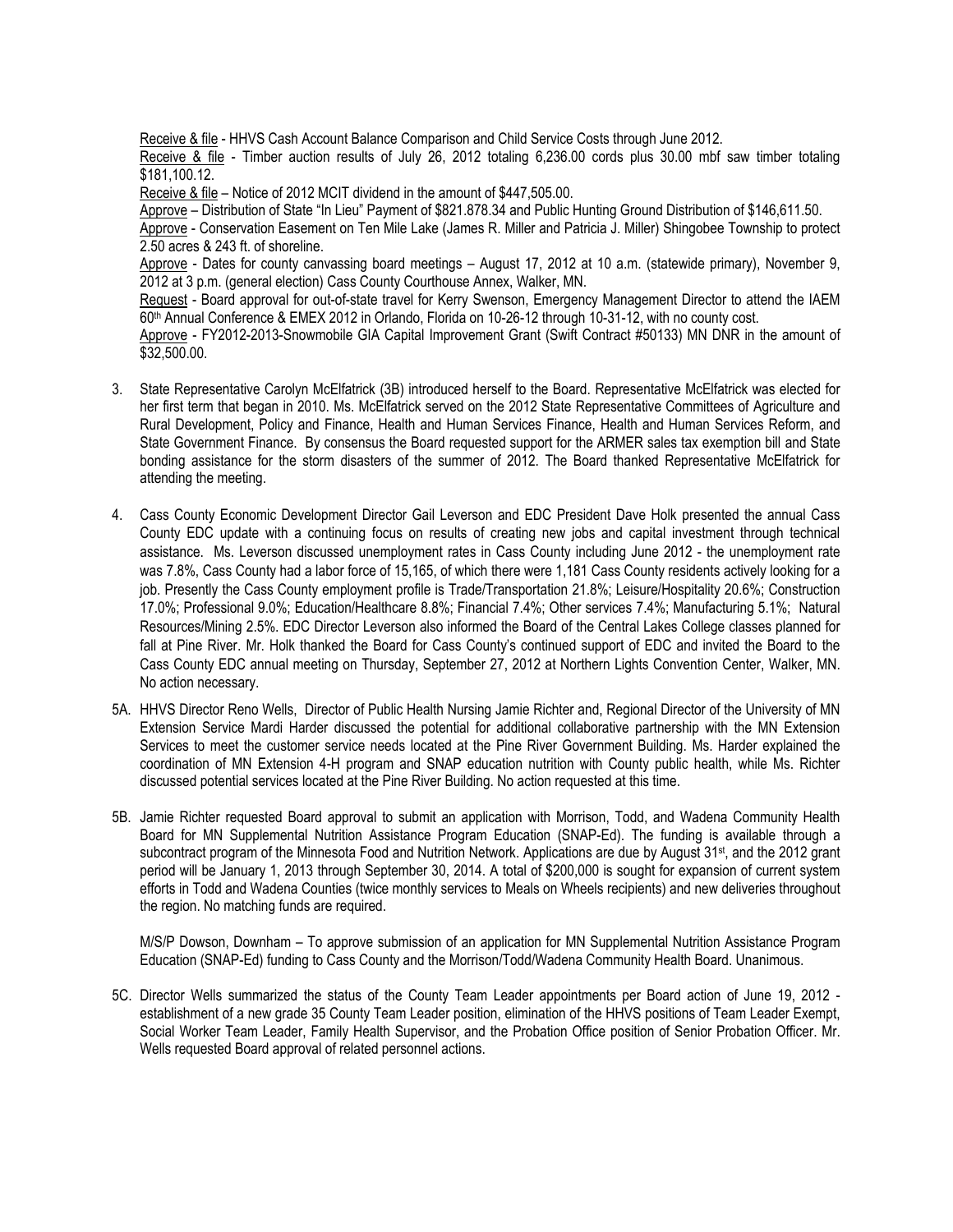M/S/P Downham, Peterson – To approve the following personnel actions:

- 1. The Family Health Supervisor position held by Renee Lukkason, grade 35, was re-titled as a County Team Leader and no change in personnel or grade rating occurred.
- 2. The following three (3) Social Worker Team Leaders and two (2) Team Leaders-Exempt were given layoff notices with an effective date of 07/20/2012 and informed of their right to bump per the current Union Agreement:
	- a. David Munson, PHN Team Leader-Exempt, Grade 34
	- b. Jeri Seegmiller, PHN Team Leader-Exempt, Grade 34
	- c. Karyn Flesch Social Worker Team Leader, Grade 31
	- d. Deanna Johnson Social Worker Team Leader, Grade 31
	- e. Tammey Stacey Social Worker Team Leader, Grade 31
- 3. David Munson chose to utilize his bumping rights and bumped from Team Leader-Exempt, Grade 34 to Public Health Nurse, Grade 32 vacated by Jeri Seegmiller, effective July 21, 2012.
- 4. Appoint Jeri Seegmiller to newly created position of County Team Leader, grade 35, step 10, effective July 21, 2012.
- 5. Karyn Flesch chose to utilize her bumping rights and bumped from Social Worker Team Leader, Grade 31 to County Agency Social Worker, Grade 28 vacated by Melissa Stearns, effective July 21, 2012.
- 6. Deanna Johnson chose to utilize her bumping rights and bumped from Social Worker Team Leader, Grade 31 to County Agency Social Worker-Child Protection, Grade 28 vacated by Rachael Martin, effective July 21, 2012.
- 7. Appoint Tammey Stacey to newly created position of County Team Leader, grade 35, step 07, effective July 21, 2012.
- 8. Appoint Lori Muller to newly created position of County Team Leader, grade 35, step 01, effective July 21, 2012, and receive & file the notice of intent to fill budgeted County Agency Social Worker position vacated by Lori Muller, grade 28.
- 9. Appoint Helen Williams to newly created position of County Team Leader, grade 35, step 01, effective August 20, 2012.

Unanimous.

6A. Sheriff Tom Burch and Emergency Management Coordinator Kerry Swenson discussed recent storm damage and the FEMA disaster declaration status of the flood event of May 27, 2012, the June 20, 2012 flood event, and wind damage event of July 3, 2012. Mr. Swenson added that all the Townships with possible damage have been notified. Cass County has been added to the FEMA declaration for the June 20, 2012 event, however, the remaining two events do not meet FEMA thresholds for participation. Administrator Yochum offered to communicate with neighboring Counties and legislators to include the undeclared damage events in the disaster relief bills to be heard in an upcoming s pecial session.

Commissioner Dowson offered Resolution No. 43-12 and moved its adoption, and Commissioner Gaalswyk seconded:

A Joint Resolution Requesting State of Minnesota Disaster Aid Assistance

WHEREAS, Cass County, and Crow Wing County promptly reported approximately \$239,000 in estimated damage to public infrastructure to the Minnesota Office of Homeland Security and Emergency Management (HSEM) from the flood of May 27, 2012, and

WHEREAS, The Federal Emergency Management Agency (FEMA) has made a preliminary determination that the event does not meet the federal disaster damage threshold of \$7,000,000 for assistance through the State of Minnesota to otherwise eligible entities including affected units of government, and

WHEREAS, Damages incurred in this event by Cass County are \$191,000 and Crow Wing County \$48,000 totaling \$239,000 – this is in addition to the June 20, 2012 FEMA declared flood event, and the undeclared straight line wind event of July 03, 2012 with estimated public infrastructure damages in Cass and Crow Wing Counties of \$3,245,000, and

WHEREAS, The Governor and Legislature of the State of Minnesota are considering a special session of the Legislature to consider matching funds for recent disasters.

NOW THEREFORE, BE IT RESOLVED, That we respectfully request the Governor and the Legislature of the State of Minnesota to consider disaster aid funding for damages incurred by the Cass and Crow Wing Counties totaling \$239,000.

Resolution No. 43-12 was adopted by majority vote: Ayes: Downham, Dowson, Gaalswyk, Peterson. Nays: None. Absent: Kangas.

Commissioner Dowson offered Resolution No. 44-12 and moved its adoption, and Commissioner Gaalswyk seconded: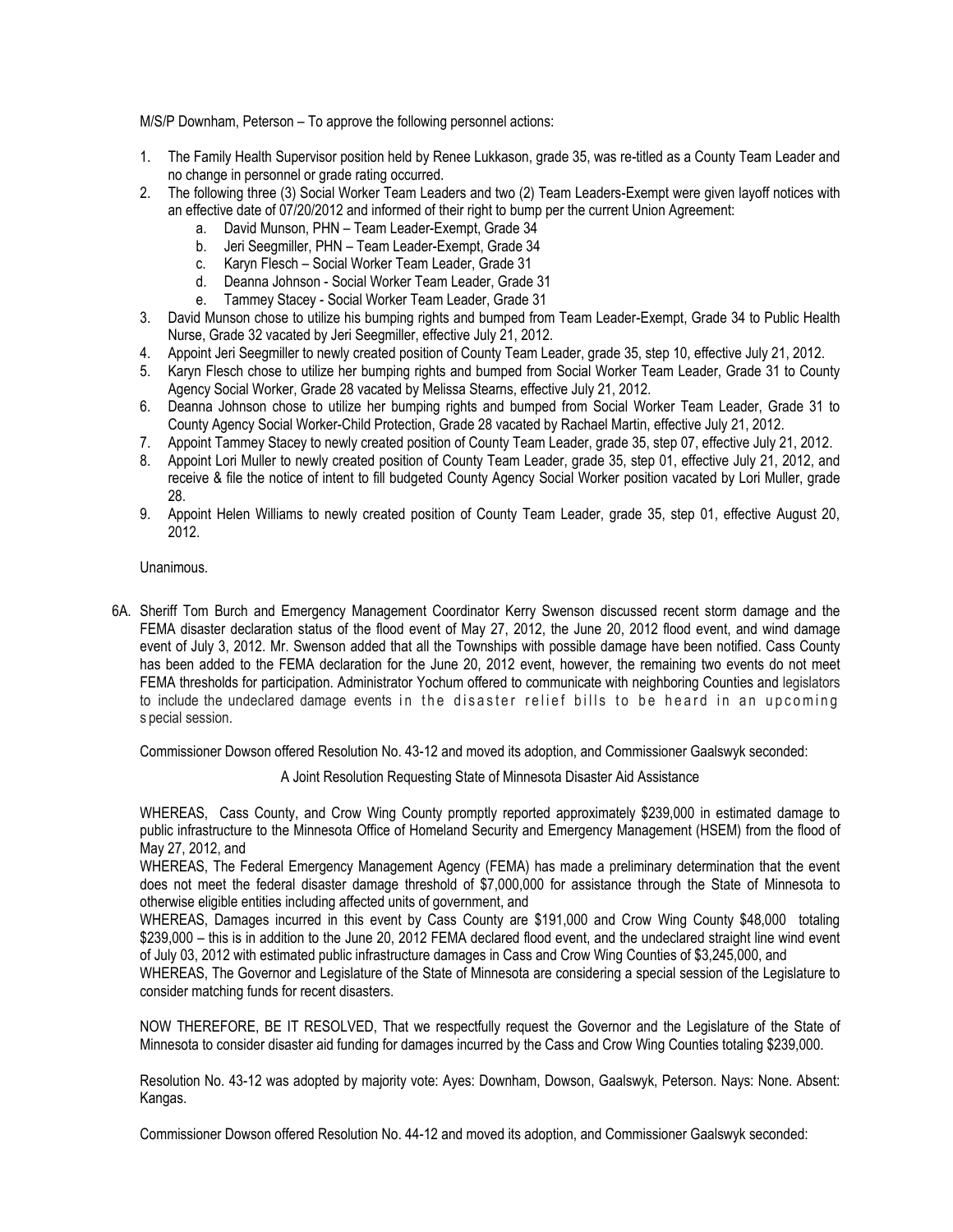A Joint Resolution Requesting State of Minnesota Disaster Aid Assistance

WHEREAS, Beltrami County, Cass County, Itasca County, and the Leech Lake Band of Ojibwe promptly reported approximately \$6,000,000 in estimated damage to public infrastructure to the Minnesota Office of Homeland Security and Emergency Management (HSEM) from straight line winds occurring July 02, 2012, and

WHEREAS, The Federal Emergency Management Agency (FEMA) has made a preliminary determination that the event does not meet the federal disaster damage threshold of \$7,000,000 for assistance through the State of Minnesota to otherwise eligible entities including affected units of government, and

WHEREAS, Damages incurred by the units of government excluding category f (utilities) include Beltrami County \$924,500, Cass County \$369,000, Itasca County \$1,107,000, Leech Lake Band \$1,146,000, totaling \$3,546,500, and

WHEREAS, The Governor and Legislature of the State of Minnesota are considering a special session of the Legislature to consider matching funds for recent disasters.

NOW THEREFORE, BE IT RESOLVED, That we respectfully request the Governor and the Legislature of the State of Minnesota to consider disaster aid funding for damages incurred by the units of government excluding category f (utilities) totaling \$3,546,500.

Resolution No. 44-12 was adopted by majority vote: Ayes: Downham, Dowson, Gaalswyk, Peterson. Nays: None. Absent: Kangas.

7A. Highway Engineer Dave Enblom discussed previous Board action of Tuesday, May 1, 2012 (Resolution No. 29-12) that designated CSAH 75 (also known as the Bingo Palace Road) at a 35 mph speed limit. Mr. Enblom reported that MNDOT staff had contacted the Highway Department and challenged the County that the CSAH 75 doesn't meet the rural residential standards established by statute. Engineer Enblom discussed the criteria used by County staff to determine the eligibility for a speed limit of 35 miles per hour including the Tribal Council request for reduced speed and plans for building three new Tribal housing projects in the area. An alternative would be to take down the signs (increasing speed back to statutory 55 mph) and request MNDOT to conduct a traffic investigation.

M/S/P Downham, Gaalswyk – To table the resolution requesting MNDOT to conduct a traffic investigation on CSAH 75 (also known as the Bingo Palace Road), and to further to maintain the "rural residential" status between mile post 0.60 and mile post 1.625 with a speed limit of 35 miles per hour. Unanimous.

7B. Mr. Enblom reported recent correspondence from the Chippewa National Forest informing Cass County that the Secure Rural Schools and Community Self-Determination Act of 2000 (Title II funds) has been reauthorized for one year. Projects may be submitted or resubmitted to the Resource Advisory Committee (RAC). Cass County had previously received RAC approval for partial funding (\$105,000) for a Pughole Road project (culverts and road reshaping) and a match of \$30,000 from Cass County Conservation Fund #73. Engineer Enblom reported the revised cost estimate \$165,000. Administrator Yochum presented the Fund #73 Project Budget Control dated June 20, 2012 indicating the lack of additional available funding. Mr. Enblom also informed the Board of the recent notification from the U.S. Department of Transportation Federal Highway Administration that the CSAH #8 Bridge over Boy River has been funded in the amount of \$770,000. from the Public Lands Highway Discretionary Grant Program and may require additional funds due to project design changes.

M/S/P Dowson, Downham – To re-submit the Pughole Road (culverts and road reshaping) project to the USFS Supervisor and the Resource Advisory Committee (RAC) for up to an additional \$60,000.00. Unanimous.

7C. Mr. Enblom requested Board action to proceed with an improvement project to the Chippewa Beach Road in Unorganized Township (T.143N, Rge. 30W). The work would be a continuation of work that was performed last year to fix road drainage problems and to pave the rest of the gravel road as it also had begun eroding into the lake. Mr. Enblom added that the remaining work is estimated at \$40,000.00 and requested to utilize Unorganized Township funds.

M/S/P Downham, Dowson – To approve the improvement project to the Chippewa Beach Road in Unorganized Township (T.143N, Rge. 30W) by paving the rest of the road utilizing Unorganized Township funds. Unanimous.

7D. Construction and Design Engineer Laura Hadrava presented a status on the 2012 construction projects - CR 103 SAP 11- 598-07 (Bridge Replacement), CR 167 SAP 011-667-0041 (.9 miles on Wadena County Line), CSAH17 SAP 11-617- 05 (Bridge Replacement), CSAH 1SAP 11-601-20 (CSAH 15 to CR 107), CSAH 34 SAP 11-634-04 (TH 64 to CSAH 1), CSAH 203 SAP 11-803-02 (Backus-Front Street), CR 109 CP 2012-1 (TH 64 to CSAH 24 Paving). Ms. Hadrava added that the paving projects that were opened on July 10, 2012 and awarded at the Board of Commissioners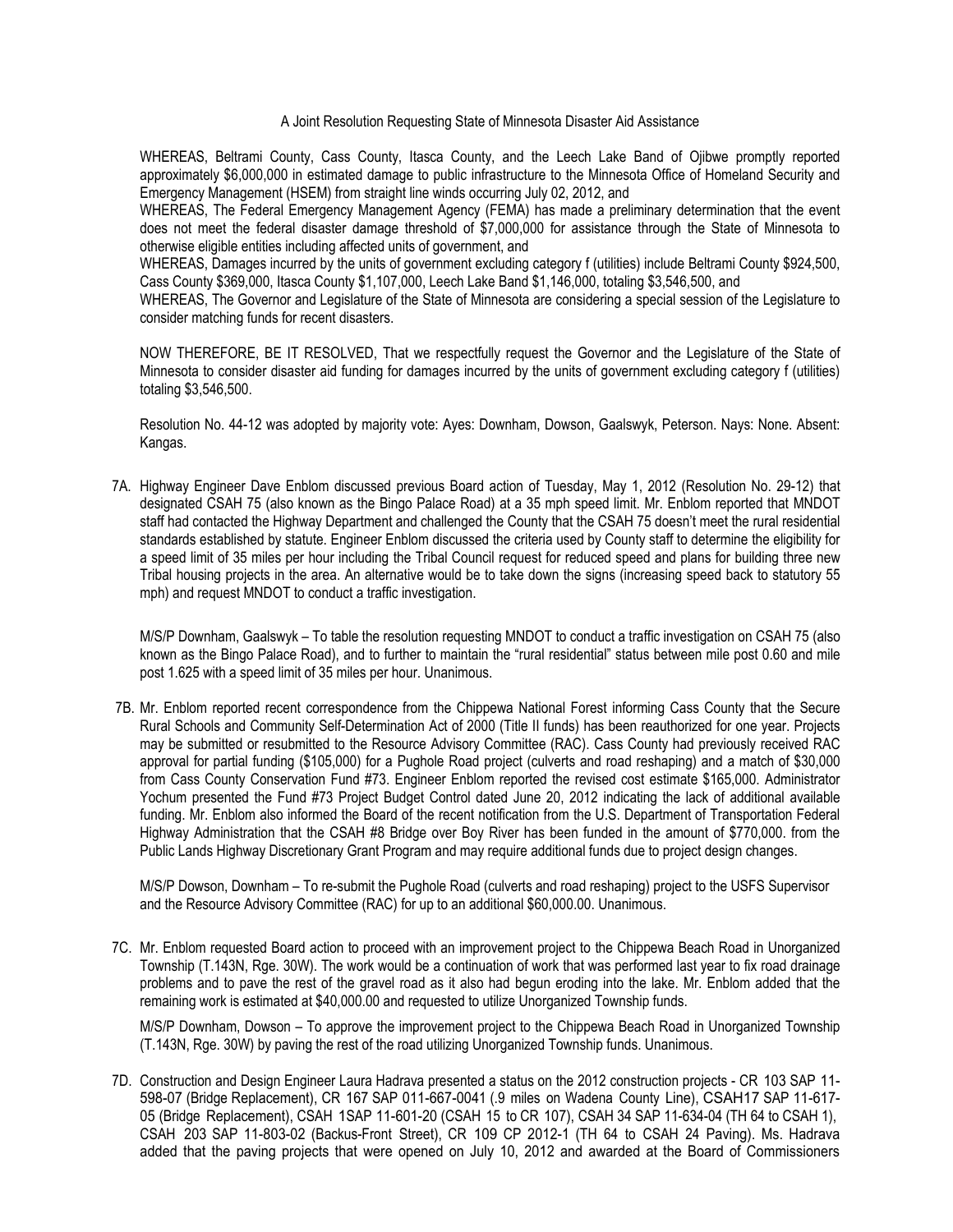Meeting of July 17, 2012 and approved by MNDOT were: CSAH8 SP 11-608-14 (TH 200 to CR 157), CSAH 39 SAP 11-639-04 (TH 200 to Brevik), CSAH 63 SAP 11-663-07 (CSAH 4 to CSAH 8), CR 136 CP 2012-3 (CSAH 73 to 1.0 mi South), CR 166 CP 2012-2 (Y Frontage Road) Projects in the process of advertising with bids closing on August 16 are: CSAH 67 SAP 11-667-04 (2 miles on County Line), CR 120 SAP 11-598-05 (Bridge Replacement); CR 147 SAP 11-598-06 (Bridge Replacement), CR 161 CP 2007-161 (Pug Hole Erosion Control). No action required. The Board thanked Ms. Hadrava for the update.

8A. Land Commissioner Josh Stevenson reported revising contract cleaning specifications (revised requires approximately 15 hours of cleaning in the building per week on two separate days) per Boar discussion of Tuesday, July 3, 2012. Proposed contract term of August 2012 through July 2014.

M/S/P Gaalswyk, Dowson – To award a cleaning contract for the Cass County Land Department to Lamont Enterprises, LLC not to exceed \$750.00 per month plus applicable taxes from August 2012 through July 2014. Unanimous.

| <b>BIDDER</b>                 | Contract<br>Price per<br>Month | <b>Burnishing</b><br>Floors | Carpet<br>Cleaning | Windows  | Ceramic<br>Tile and<br>Grout | Light<br><b>Fixtures</b>    |
|-------------------------------|--------------------------------|-----------------------------|--------------------|----------|------------------------------|-----------------------------|
| Lamont                        |                                |                             |                    |          |                              |                             |
| Enterprises, LLC              | \$725.00                       | Included                    | Included           | Included | Included                     | Included                    |
| Marsden Bldg.                 |                                |                             |                    |          |                              |                             |
| Maintenance, LLC \$1,415.00   |                                | Included                    | Included           | Included | Included                     | Included                    |
| <b>Ultimate Cleaning</b>      |                                |                             |                    |          |                              |                             |
| Team                          | \$1,160.00                     | \$150.00<br>County Equip    | \$200.00           | \$300.00 | Included                     | Included                    |
| <b>Betty Nethercutt</b>       | \$2,240.00                     | \$250.00                    | \$850.00           | \$352.00 | \$172.00                     | \$231.00 annual<br>\$35/hr. |
| North Country<br>Janitorial & |                                |                             |                    |          |                              |                             |
| Supply, Inc.                  | \$800.00                       | Included                    | Included           | Included | Included                     | Included                    |
|                               |                                |                             |                    |          |                              |                             |

- 8B. Mr. Stevenson and Central Services Director Tim Richardson informed the board that the department has completed Phase 2 of the Timber Sale Management Software which includes the conceptual design of the Timber Sale Management System. The system will increase department efficiency, allow greater public access to map services and forestry data. The public will be able to access the data via handheld mobile devices or desktop applications by the end of 2012. Director Richardson informed the Board of expanded services on the County website mapping system. No action necessary.
- 8C. Mr. Stevenson presented an update on Cut Lake bike trail, hunter, walking, cross country ski trail system. The LSOHC has offered funds to build the trail however would require a 20 year maintenance commitment by Cass County. Cass County's present policy is to provide land and initial capital assistance but no ongoing maintenance commitment. Mr. Stevenson added that this is consistent with ATV, Cross Country ski, paved bike, snowmobile, horse, and all other recreational trails. Mr. Stevenson recommended the continuation of working with the Cut Lake bike club to find a funding source for the bike trail that does not require a maintenance commitment by Cass County.

M/S/P Downham, Gaalswyk - To respectfully decline in applying for any grant funds that require a maintenance commitment on behalf of Cass County for recreation trails, and to continue Cass County's present policy of providing land and capital assistance for recreational trails but no ongoing maintenance commitments. Unanimous.

9A. Doug Schultz Supervisor of the Walker Area Fisheries informed the Board of a proposed MNDNR Aquatic Management Area (AMA). DNR is considering the purchase of property on Marshall Point of Leech Lake; parcels (45-127-3101 and 45- 134-1102) are in Sections 27 and 34 of Turtle Lake Township and border Uran Bay. The parcels total approximately 50 acres and 5,500 feet of shoreline, and are adjacent to approximately 95 acres of property already under public ownership. The landowner contacted the Walker Area Fisheries office about conserving this property and is willing to donate up to one half of the value pending assessment.

The shoreline adjacent Uran Bay has extensive submerged and emergent aquatic vegetation and is frequently used by a number of fish and wildlife species, and the shallow riparian habitat is extremely sensitive to development. Acquisition of these parcels would not only protect critical habitats, but would also enhance access to the adjacent parcels already under public ownership. Walker Area Fisheries Office had notified and sought comment from the Turtle Lake Township Board regarding this and the pending Miller's Bay (Leech Lake) acquisition on February 7, 2012. Reno Wells, Township Board